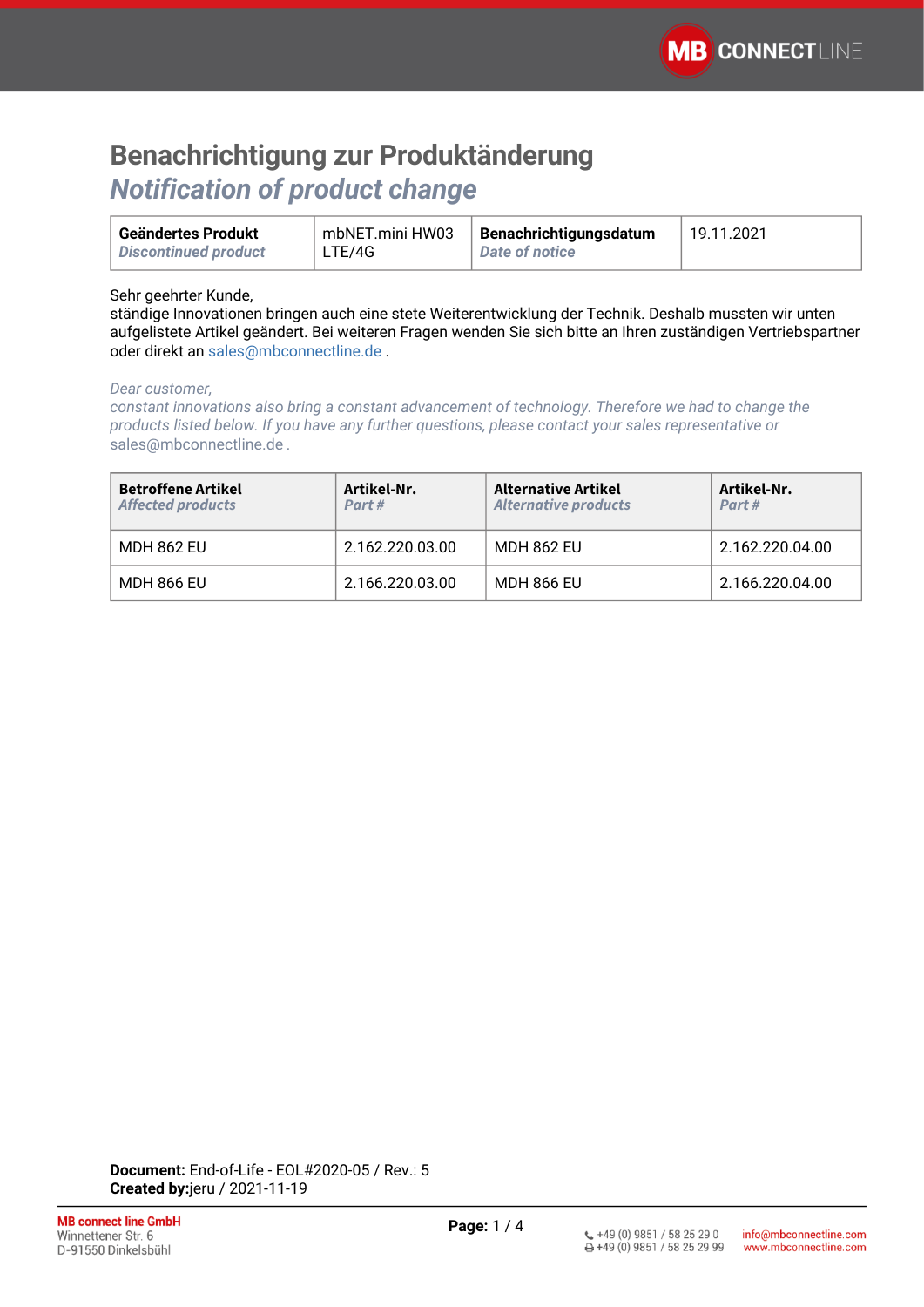## **Details zum Alternativprodukt** *Details of the alternative product*

Die nachfolgende Tabelle gibt Ihnen einen schnellen Überblick des Funktionsumfangs/der technischen Eigenschaften des Alternativprodukts sowie dessen Kompatibilität zum geänderten Produkt.

*The following table gives you a quick overview of the functional scope/technical properties of the alternative product as well as its compatibility with the changed product.*

| <b>Technische Informationen</b><br><b>Technical information</b>                                                                                                                                                                                 |                                                                                                                                                                                                                                                                 |                                                                                                                                                                                                                                                                                                     |  |  |  |  |
|-------------------------------------------------------------------------------------------------------------------------------------------------------------------------------------------------------------------------------------------------|-----------------------------------------------------------------------------------------------------------------------------------------------------------------------------------------------------------------------------------------------------------------|-----------------------------------------------------------------------------------------------------------------------------------------------------------------------------------------------------------------------------------------------------------------------------------------------------|--|--|--|--|
| Kompatibilität<br><b>Compatibility</b>                                                                                                                                                                                                          |                                                                                                                                                                                                                                                                 |                                                                                                                                                                                                                                                                                                     |  |  |  |  |
|                                                                                                                                                                                                                                                 | $\vee$ vollständig / completely                                                                                                                                                                                                                                 |                                                                                                                                                                                                                                                                                                     |  |  |  |  |
| Der Alternativartikel deckt den Funktionsumfang / die technischen Eigenschaften des<br>Vorgängerartikels zu 100% ab.<br>The alternative product covers the functional scope / technical properties of the previous product by<br>100%.          |                                                                                                                                                                                                                                                                 |                                                                                                                                                                                                                                                                                                     |  |  |  |  |
| Übersicht: Was ändert sich für Sie?<br><b>Overview: What will change for you?</b><br>Rote Textmarkierungen kennzeichnen nicht länger unterstützte Funktionalitäten / Red text<br>markings indicate functionalities that are no longer supported |                                                                                                                                                                                                                                                                 |                                                                                                                                                                                                                                                                                                     |  |  |  |  |
| Änderung<br><b>Change</b>                                                                                                                                                                                                                       | <b>Betroffene Artikel</b><br><b>Affected products</b>                                                                                                                                                                                                           | Alternativprodukte<br><b>Alternative products</b>                                                                                                                                                                                                                                                   |  |  |  |  |
| 4G Modul -<br>Einsatzland<br>4G module -<br>target region                                                                                                                                                                                       | Europe                                                                                                                                                                                                                                                          | <b>EMEA</b>                                                                                                                                                                                                                                                                                         |  |  |  |  |
| 4G Modul -<br>Spezifikation<br>4G module -<br>specification                                                                                                                                                                                     | GSM/GPRS/EDGE: 900 (B8), 1800 (B3)<br>MHz; max. 236 kbps<br>HSxPA: 900 (B8), 2100 (B1) MHz; Downlink<br>max. 42 Mbps, Uplink max. 5,76 Mbps<br>LTE: 800 (B20), 900 (B8), 1800 (B3), 2100<br>(B1), 2600 (B7) MHz; Downlink max. 150<br>Mbps, Uplink max. 50 Mbps | GSM/GPRS/EDGE: 900 (B8), 1800 (B3)<br>MHz; max. 236 kbps<br>HSxPA: 900 (B8), 1800 (B3), 2100 (B1)<br>MHz; Downlink max. 42 Mbps, Uplink max.<br>5,76 Mbps<br>LTE: 800 (B20), 900 (B8), 1800 (B3), 2100<br>(B1), 2600 (B7), 700 (B28A) MHz;<br>Downlink max. 150 Mbps, Uplink max. 50<br><b>Mbps</b> |  |  |  |  |
| 4G Modul -<br>Sendeleistung<br>4G module -<br>transmission<br>power                                                                                                                                                                             | CLass 3 (0.2 W, 23 dBm) @ LTE; CLass 3<br>(0.25 W, 23 dBm) @ 3G<br>Class 4 (2 W) @ GSM 900; Class 1 (1 W) @<br><b>DCS 1800</b>                                                                                                                                  | 2G: LB: 33 dBm; HB: 30 dBm<br>3G/TD-SCDMA: 24dBm<br>4G (FDD & TDD): 23dBm @1RB                                                                                                                                                                                                                      |  |  |  |  |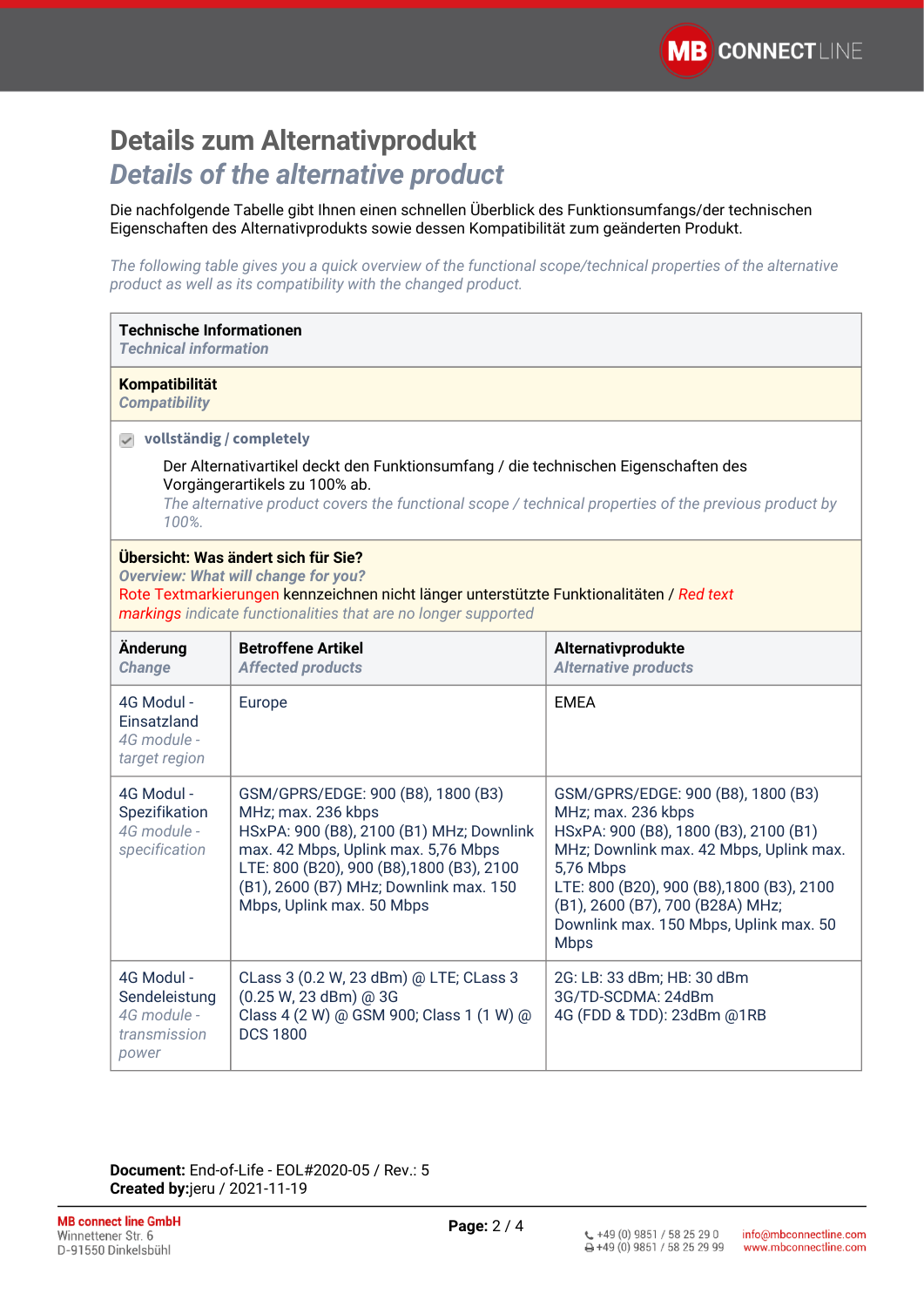Bitte beachten Sie, dass das genannte Einsatzland vom Mobilfunk-Modul-Hersteller definiert wird. Ein Einsatz über diese Orte hinaus ist aus technischer Sicht nicht ausgeschlossen, daher empfehlen wir Ihnen die Frequenzbandunterstützung des jeweiligen Providers am Einsatzort zu prüfen und das entsprechende Alternativgerät zu wählen.  $\triangle$ 

*Please note that the target region is defined by the mobile radio module manufacturer. Use beyond these locations is not excluded from a technical point of view, so we recommend to check the frequency band support of the respective provider at the location of use and select the appropriate alternative device.*